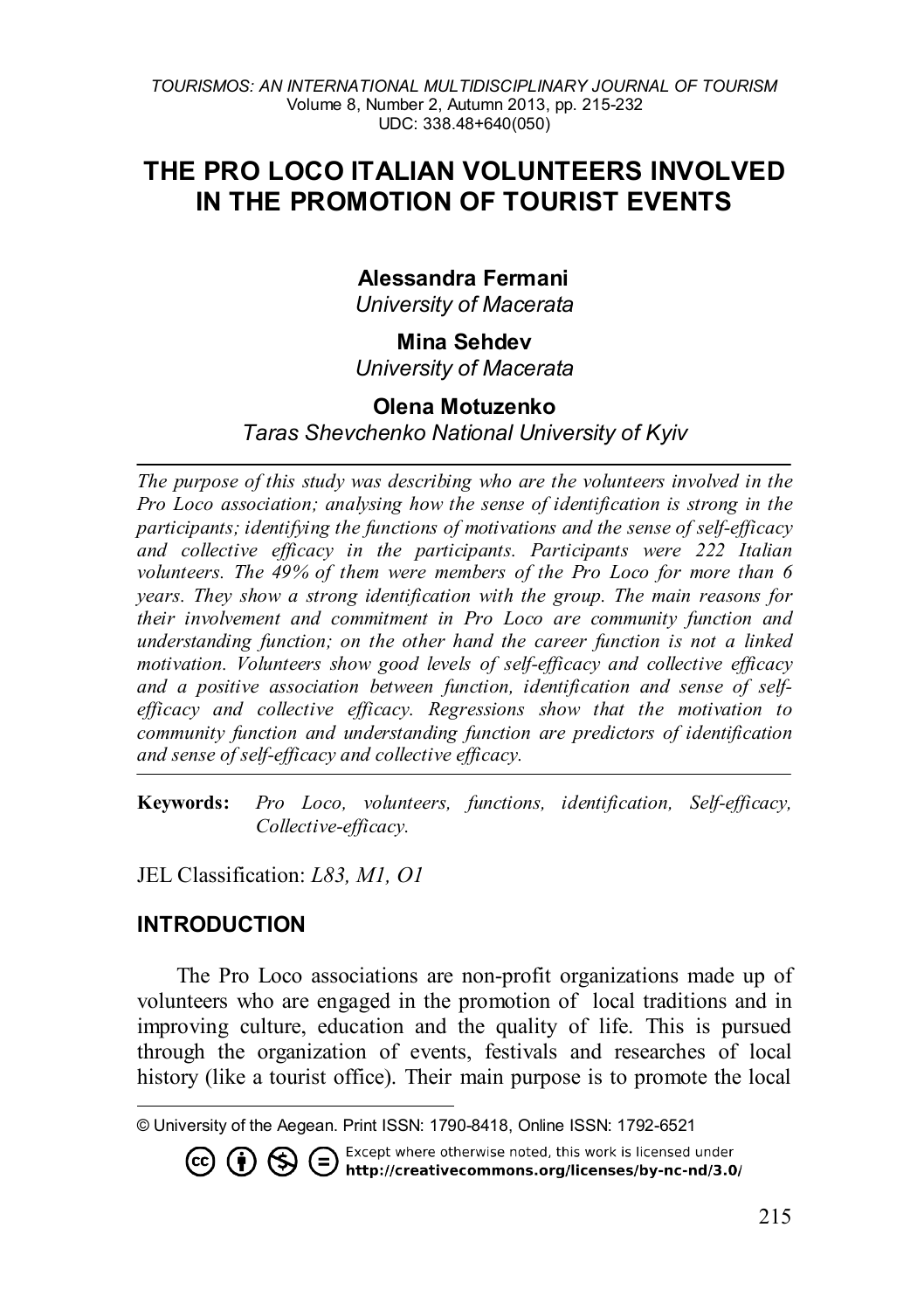products, the beauty of the area and organize pleasant visits for tourists. L'UNPLI (National Union of the Italian Pro Loco) was founded in 1962 and coordinates more than 6.000 Pro Loco. They play a key role in promoting local tourism and developing community awareness about the importance of maintaining cultures, traditions and relationships. So, the Unpli is the association that all the Pro Loco refer to, or rather the basic association which joins the protection and the safeguard of the local specificity and represents a great immaterial patrimony and a great resource for the Nation. Made up of passion and longing of staying together and within a banner of free voluntary work, the association aims at organizing events, researching and studying the local history, maintaining the local cultural traditions, co-operating with the relevant Municipal Administrations, promoting one own "campanile" in the whole of the larger Regional picture with its food & wine specialities.

In Italy research concerning the phenomenon of the Pro Loco is rare, especially in the context of social psychology. Hence the attempt to bridge the gap through a research which describes the volunteers of the Pro Loco, their motivations, their group identification and their sense of self-efficacy and collective efficacy.

# **THE HISTORY OF PRO LOCO**

In its long past, tourism has had different historical moments with three very important protagonists: entrepreneurship, associations and public institutions. In fact, in addition to the state and the local authorities, the associations are another subject of great importance. In Italy, for example, we can say that the Italian Touring Club and the Italian Alpine Club play an extraordinary role .

The history of Pro loco begins at the end of the nineteenth century when some committees of citizens decided to use the preposition "pro" before the name of the locality where they operated; the term "pro" indicated the willingness to work in favor of the country. The first Italian Pro loco, that one of Pieve Tesino, was born in 1881. Today, we can define the Pro loco as the main tour operator about the culture of a specific area and its testimonials (Tomasello, 2009).

Until last century the Italian State took no interest regarding the tourism sector, in opposition to the situation of France and Switzerland. In Italy the first attempts to create a tourist organization were at a private level; finally, following the example of France, the first Pro loco was created.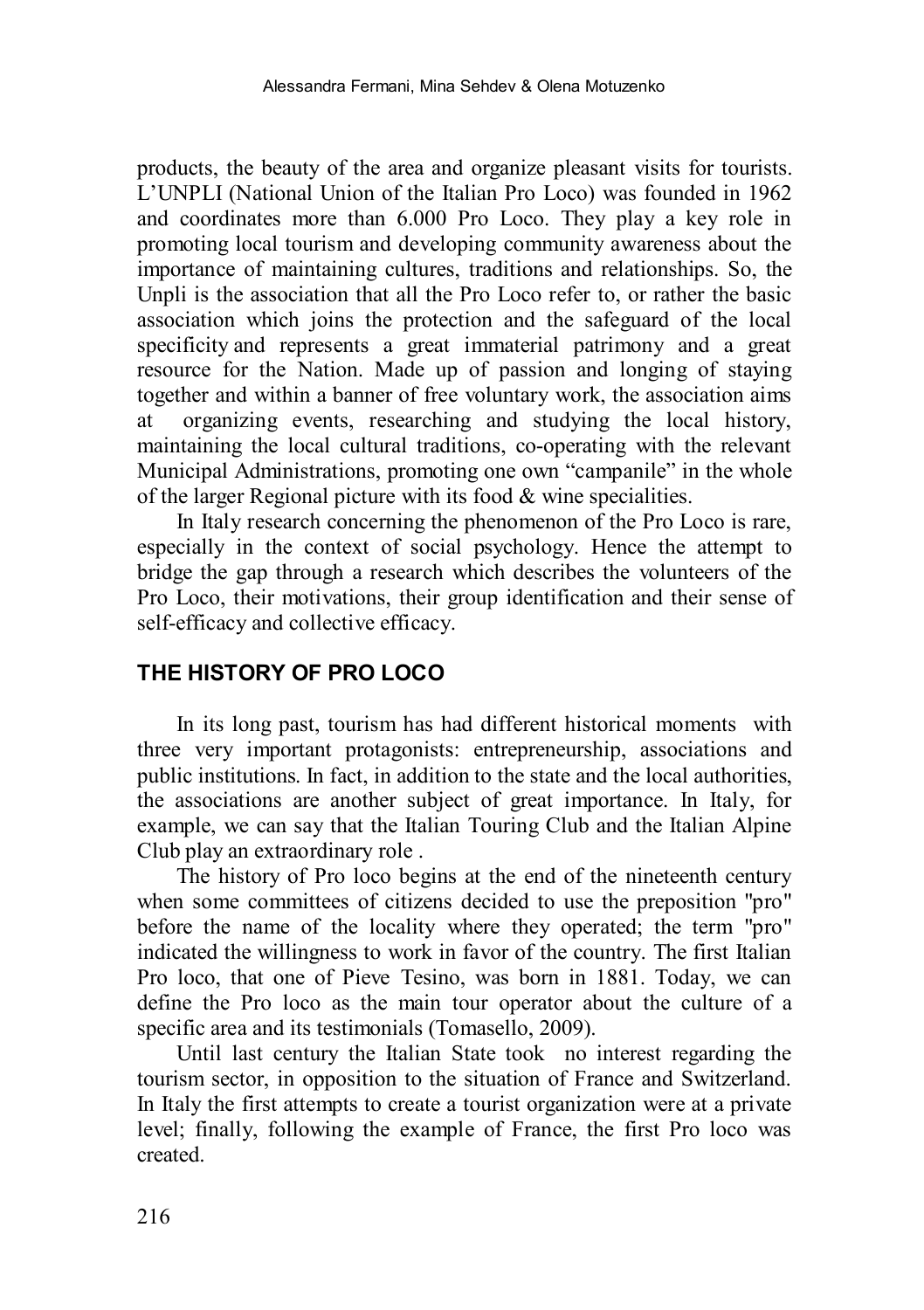In 1919, the first World War and social difficulties related to it showed that tourism could be useful for the state budget. In the same year the Italian National Agency for Tourism (ENIT) was established. Afterwards, the ENIT began to think of specialized subjects in tourism activities that could work with local governments: the so-called ‹‹Aziende autonome di soggiorno e turismo››. In the most important touristic resorts, these structures replaced the Pro loco associations. Instead, the so-called ‹‹Enti provinciali per il turismo›› were established in 1935.

It is possible to mention an anecdote about the origins of Pro loco associations: in the past, they were noble, since the roles of president and secretary were, in most cases, covered by some nobles and notables of the local area. The terrible years of World War II did not bring luck to tourism and Pro loco associations, but after the end of the war and the following reconstruction, these associations regained strength and courage.

An important signal came from the law of 4 March 1958 which dictated the rules for the financing of the Pro loco associations (tourist tax used to finance the Pro loco), but on the 1st January 1989 this tax was cancelled, together with one of the few forms of public funding aimed at Pro loco associations. The above law also provided the establishment of a national register of the Pro loco associations, which was created in 1965.

A central date was 1962, the year of the birth of UNPLI (National Union of the Italian Pro Loco), which had the task to unite and to assist all the associations that are located on the Italian territory. Another set of rules for the Pro loco associations was the law of 1983, which proposed a first and important affirmation of the role of the Pro loco on the national territory, but only with the new law of 2001 new indications and a specific recognition of the Pro loco associations have been made.

Generally the Pro loco are called non-profit organizations. However the term non-profit refers only to the absolute prohibition to divide any profits among the members of the management, as the profits should only be used to achieve the aims of the association.

As far as the laws of volunteering, in 2000 we finally have a law which regulates the associations operating in the socio-cultural, leisure and sports areas: these types of associations, including the Pro loco, are called associations of social promotion (Nardocci, 2007).

The Pro loco associations in Italy are coordinated by UNPLI. One of the main purpose of this national association is to promote and to protect the local features of their members, in order to achieve greater well-being and to develop a more and more active management. The UNPLI unites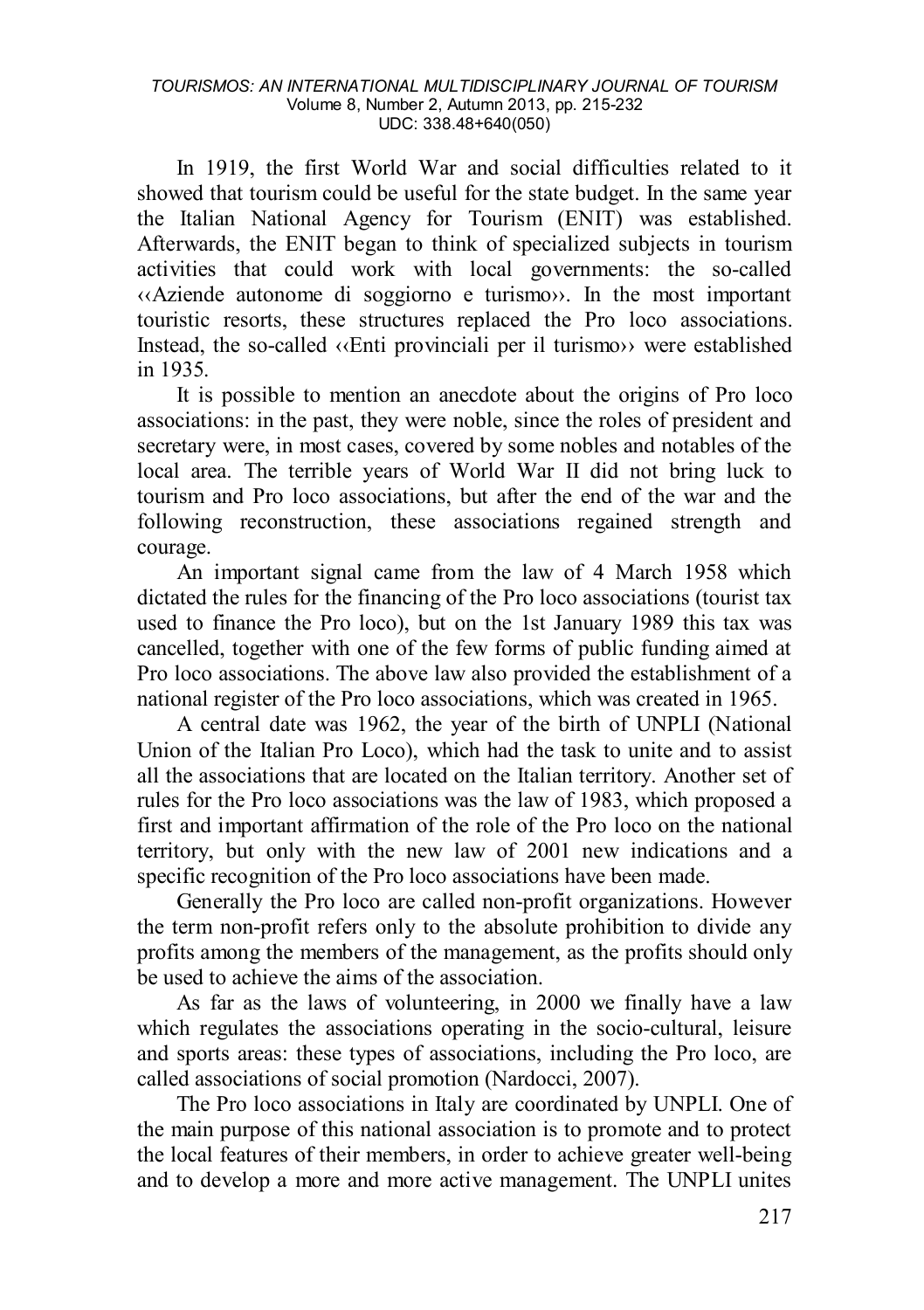6000 Pro loco operating in Italy for about 600,000 members. Through its regional and provincial structures, it has now reached a maturity and succeeds every day in creating important projects in the cultural, environmental and social fields. Besides, it has created an important network of relationships with institutions and entrepreneurs and also with the most important voluntary associations in Italy.

Thanks to the website (www.unpliproloco.it), you can find the location and the contact details of all the Pro loco associations. Inside the website one of central arguments shown is characterized by the idea of a solid group of associations, which represents a great resource for the country.

Finally, the UNPLI is also involved in many projects that represent its commitment in several areas: protection of villages and traditions of their identity (project: Open for Holidays); training and updating of the volunteers' skills (project: The Pro loco associations towards a future of quality - the new frontiers of volunteer tourism); promotion of environmental and cultural features of our country (project: SOS Intangible Cultural Heritage); recognition of the social role of older people and a correct management and development of the local cultural heritage (project: Embrace Italy); planning of a law for the promotion, development and recognition of the Pro loco associations and popular culture (project: We guard our history); defense and revaluation of intangible heritages for a better quality of life and greater social welfare (project: We balance the future); establishment of a multimedia library containing both various productions of the UNPLI association and contributions made by all the Pro loco associations and by other associations of our country (project: Multimedia library of Civitella d'Agliano).

# **TRADITIONS OF RESEARCH IN SOCIAL PSYCHOLOGY: THE VOLUNTEER PROCESS MODEL**

Recent research reports show that the membership to associations especially in the fields of entertainment and culture - is rising. Marzana (2011) argues that this could be a useful signal in order to understand the level of participation in public life and people's civilian vibrancy.

National surveys indicate that in the United States a percentage between 45% and 55% of adults spend at least some of their time as unpaid volunteers for service organizations (Penner and Finkelstein, 1998). About 64.3 million Americans, or 26.8% of the adult population,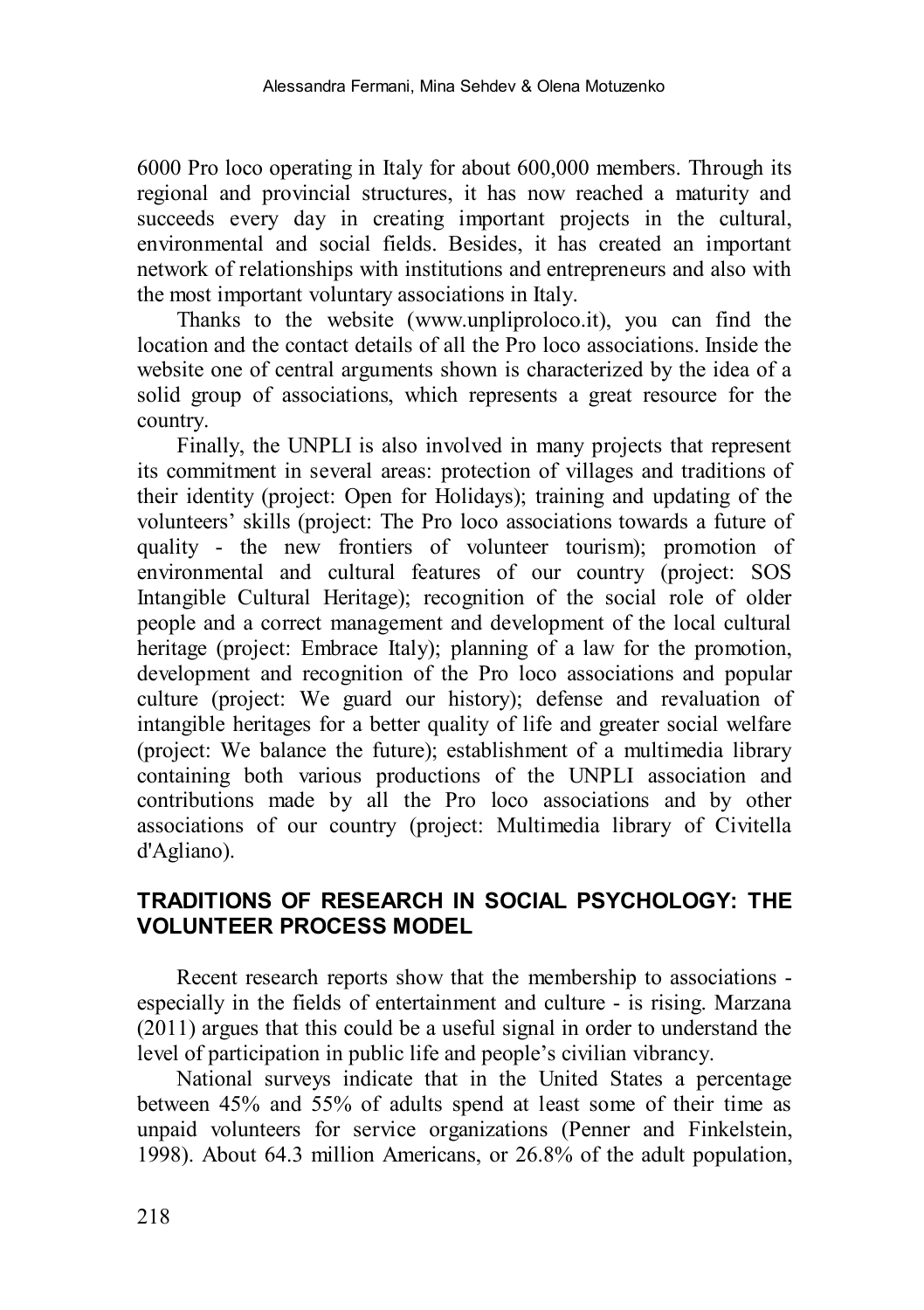#### *TOURISMOS: AN INTERNATIONAL MULTIDISCIPLINARY JOURNAL OF TOURISM* Volume 8, Number 2, Autumn 2013, pp. 215-232 UDC: 338.48+640(050)

gave 7.9 billion hours of volunteer service worth \$171 billion in 2011 (www.independentsector.org).

In Italy more than 1 million volunteers are involved in associations: 54, 4% are males and 45.6% are females. We have nearly 900,000 people of all ages: 22.1% is under 29 years; 41.1%; is between 30 and 54 years; 23.3% is between 55 and 64 years and 13.5% is over 64.

As a result of the Study on Volunteering in the European Union, the level of participation in Europe in 2010 is as follows:

| Level      | $\frac{0}{0}$ | Countries                                                             |
|------------|---------------|-----------------------------------------------------------------------|
|            | Population    |                                                                       |
| Very high  | Over $40\%$   | Austria, Nederland, Sweden, United<br>Kingdom                         |
| High       | $30\% - 39\%$ | Denmark, Germany, Finland,<br>Luxembourg                              |
| Medium     | $20\% - 29\%$ | Estonia, France, Latvia                                               |
| Relatively | $10\% - 19\%$ | Belgium, Cyprus, Czech Republic,<br>Ireland, Malta, Poland, Portugal, |
| low        |               | Slovakia, Romania, Slovenia, Spain                                    |
| Low        | Under 10%     | Bulgaria, Greece, Lithuania                                           |

If the trend towards fewer government services for disadvantaged people goes on, although these are impressive figures, the need for unpaid volunteers will increase. Therefore, from an applied perspective, it is important to learn about the factors that lead people to voluntary work and drive them to continue it for extended periods of time.

It is interesting that, although there is a large theoretical literature on the causes of short-term individual acts of helping (Schroeder, Penner, Dovidio and Piliavin, 1995), there is a relative dearth of theoretical models which attempt to explain volunteerism. Indeed, we are aware of only two well-developed models: the social psychology model worked out by Omoto and Snyder and the more sociological model by Callero and coll. (1987). This last one de-emphasizes the available variables and uses the role theory and the social structure within which volunteerism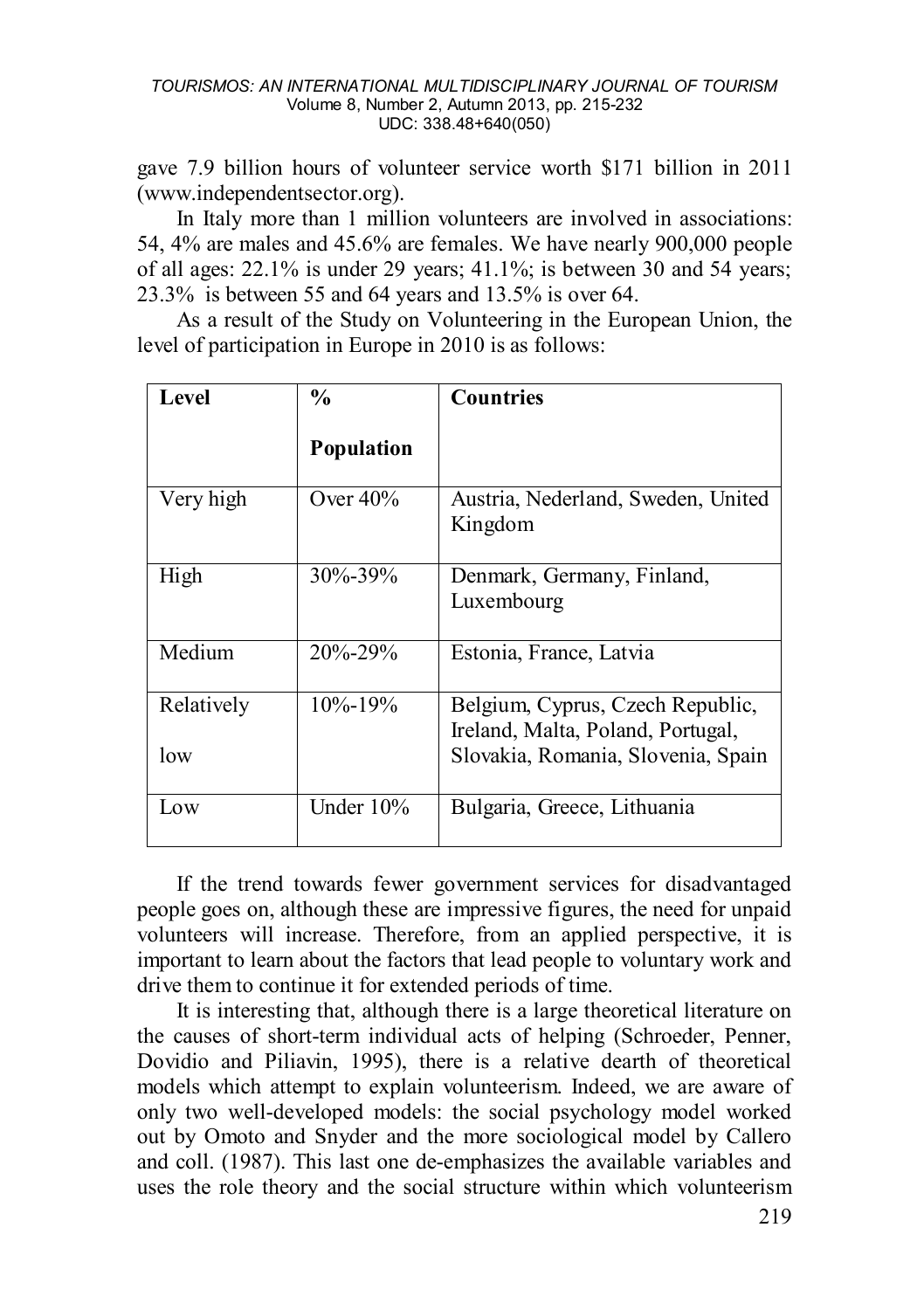occurs to explain this behaviour. In essence, the role identity model argues that as people continue in their voluntary work, commitment to the organization increases.

In this article, we briefly discuss only the Volunteer Process Model by Omoto and Snyder (1995, 2010) with particular regard to the motivations, because the second model is not directly relevant for the present study. About the first model, it has been used by a large network of researchers who have examined volunteers in a variety of roles working on behalf of a range of causes, as well as to understand different forms of social action (for a review, see Snyder and Omoto, 2007). The Authors do not mean to reduce the role of environmental, situational, and socialization influences in promoting involvement in social action, or even to suggest that personality factors are not relevant to all stages of the volunteering.

The Volunteer Process Model specifies psychological and behavioural features associated with each of three sequential and interactive stages (i.e., antecedents, experiences, consequences) and speaks of activity at multiple levels of analysis (i.e., the individual, the interpersonal, the organizational, and the social system). This model considers both the antecedents of volunteering and what happens to volunteers over time. Volunteerism represents a distinctive form of helping. According to these authors, some forms of volunteerism imply a commitment that extends over considerable periods of time and also remarkable personal costs. Volunteerism raises questions of personality, of motivation, and of mechanisms for sustaining it. Omoto and Snyder believe that as there are usually few situational constraints on the initial decision to undertake activities of volunteering, the available variables play a major role in this decision. Thus, among the important antecedent variables there are the volunteer's prior personal experiences, current circumstances, current personal reasons and social needs. This model gives special emphasis to such reasons and needs; such conceptualization is based on Clary and Snyder's (1991) functional analysis of prosocial behaviours. This functional analysis proposes that volunteering serves different functions for different people (and perhaps multiple functions for the same person). Particularly, concerning the motivations scale, the resulting inventory produced five scale scores, each created by summing over the responses to its five items and each measuring a specific motivation for AIDS volunteerism. The five scales, named in agreement with the items defining them, are: Values, Understanding, Personal Development, Community Concern, and Esteem Enhancement.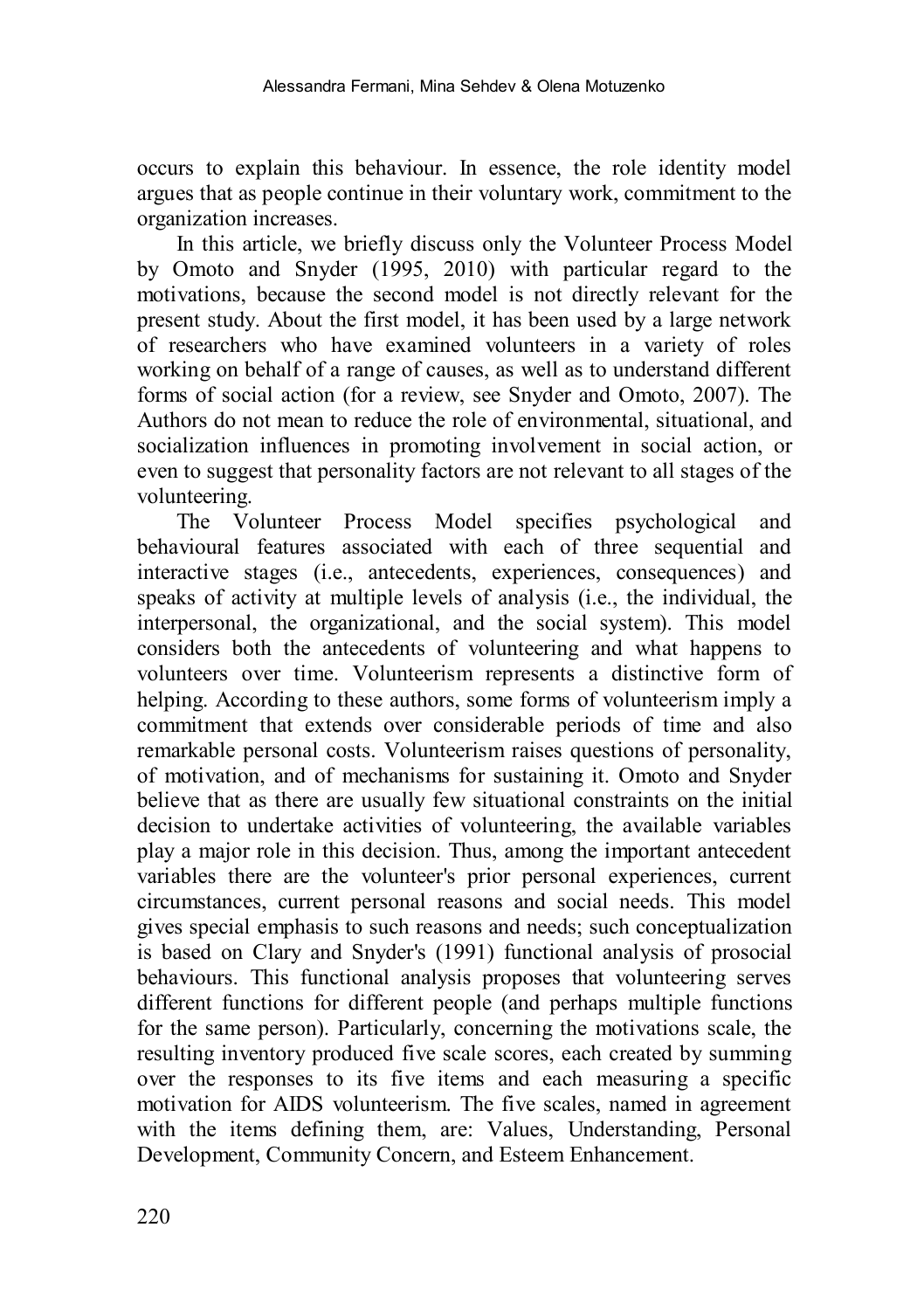#### *TOURISMOS: AN INTERNATIONAL MULTIDISCIPLINARY JOURNAL OF TOURISM* Volume 8, Number 2, Autumn 2013, pp. 215-232 UDC: 338.48+640(050)

In order to understand why a person offers help, it is necessary to understand what particular function helping serves for her or him. Therefore, at the antecedent stage, research guided by this model has identified personality characteristics and motivational tendencies, as well as aspects of people's life circumstances, that lead people to get involved as volunteers and that predict who will become more effective and satisfied in his work. When it comes to starting volunteerism, people are particularly likely to get involved when circumstances suggest that doing so will serve their own motivations. Moreover, once in service, volunteers are likely to continue their involvement when they perceive that their own motivations are being fulfilled.

In conclusion, we can affirm that such a model, especially its specification of the initial stages of the construct, has potential utility for understanding a wide range of types of social action.

# **THE PRESENT STUDY**

The main purpose of the present study was to examine, in general, who are the volunteers involved in the Pro Loco, their background in order to social-anagraphic situation and their commitment in Pro Loco. Secondly, we analysed how the sense of identification, the functions/motivation of the involvement in Pro Loco, the sense of selfefficacy and collective efficacy were strong in the participants and we compared these factors across gender and age.

Thirdly, thanks to the regression, we tested whether the correlates in terms of functions are comparable with ingroup Identification, Collective efficacy and Self-efficacy. We further investigated the associations between sense of identification or Collective efficacy and Self-efficacy.

# **METHOD**

#### **Participants**

The Italian sample consisted of 222 (130 males, 92 females) volunteers and ranged in age from 15 to 79 years (*M age* =45.8 years; *SD*= 15,1). Four age groups were represented in this sample: a middleadolescent group (15-17 year-old) composed of 9 adolescents; a young group (aged 18-29 years) of 34 young people; an adult group (aged 30- 59 years) of 133 adults and another over 60 years group (aged 60-79 years) of 46 adults.

The 49% of them were members of the Pro Loco for more than 6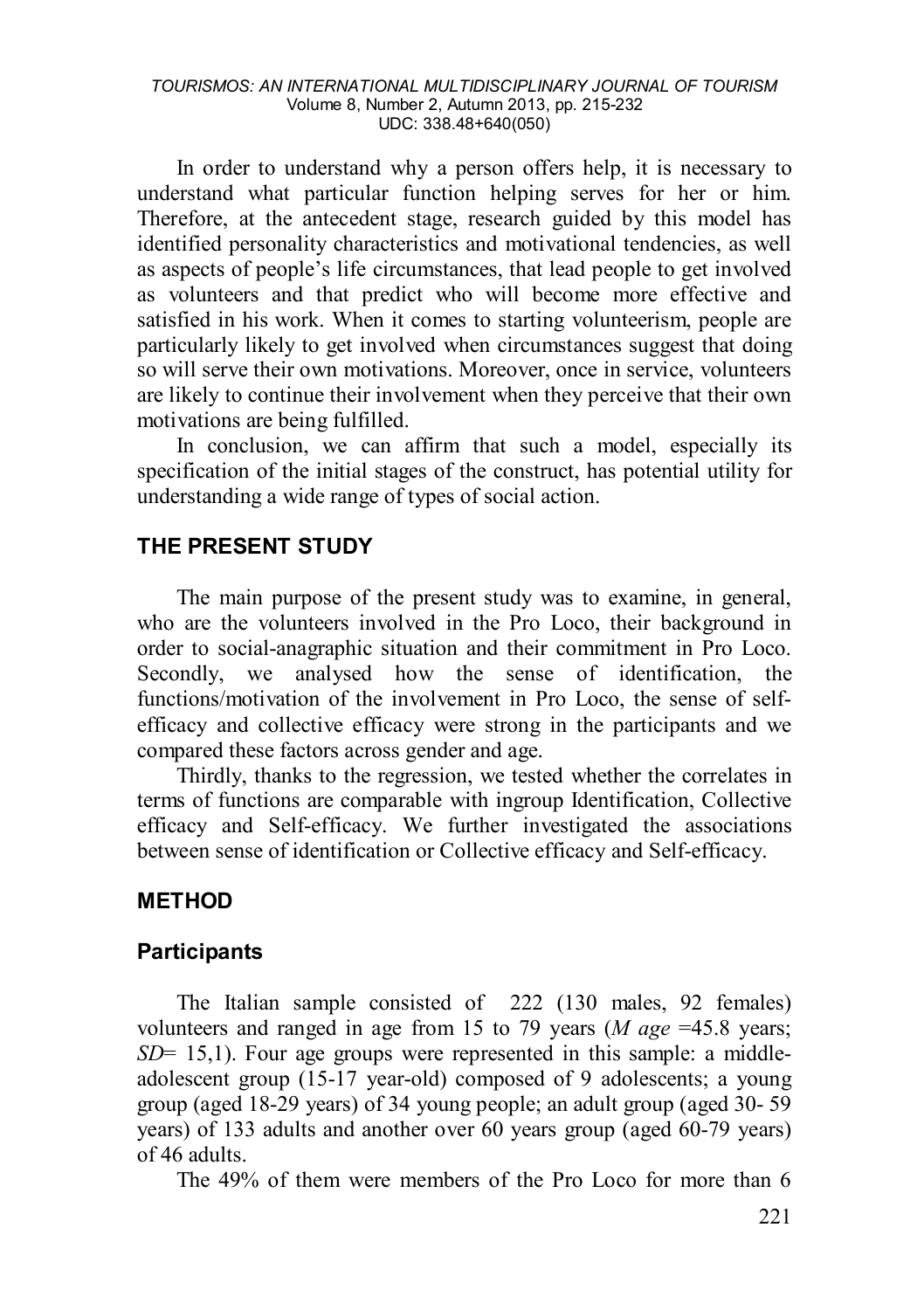years and the sample is involved about 20 hours a month in the association. The 56% work and about the 27% are retired or unoccupied. Only 14% have a degree, 42% have a high school diploma, 35% a middle school one and 5% only primary school. Volunteers declare that they were not affected (60%) or they have entered the association thanks to their friends' influence (40%).

#### **Procedure**

Before starting our study, we obtained permission to administer questionnaires from the Pro Loco's presidents. In a first step the Pro Loco were contacted via e-mail; as in most cases we did not receive an answer, we followed and achieved the associations personally or by telephone. After we received the president's permission, participants were informed about the study and asked if they wished to participate. Approximately 99% of the sample approached chose to participate. Interviewers visited the Pro Loco and asked participants to fill out the questionnaire packet.

#### **Measures**

Identification. We employed the short version of Identification Scale (Kreiner and Ashforth, 2004) to assess positive identification processes in group. The measure was translated from English to Italian by a bilingual psychologist. The Identification Scale consists of 6 items with a response scale ranging from 1 (strongly disagree) to 5 (strongly agree). Sample items include: the success of my group (Pro Loco) is also my success. Reliability of the Identification scale, in terms of Cronbach's alphas, was found to be adequate with values of .70.

Voluntary Function Inventory. This construct was measured using the Voluntary Function Inventory Scale (Omoto and Snyder, 1995; Italian adaptation by Barbaranelli, Caprara, Capanna and Imbimbo, 2003). The VFI consists of 30 items scored on a five-point scale, ranging from 1 (strongly disagree) to 5 (strongly agree). Specifically 5 items measure  $\langle \langle \text{Career function} \rangle \rangle$  ( $\alpha = .83$ ; sample items include: to offer the opportunity to have success in my future work); 5 items measure ‹‹Social function» ( $\alpha = .68$ ; e.g. because my friends are involved in voluntary action); 5 items assess  $\langle\langle$ Enhancement function/Esteem Enhancement $\rangle\rangle$  ( $\alpha$ )  $=$  .76; e.g. to feel better about myself); 5 items assess  $\triangleleft$  Protective function» ( $\alpha$  = .83; e.g. to feel less alone); 5 items tap ‹‹Understanding function» ( $\alpha$  = .76; e.g. to learn more through direct experience); and 5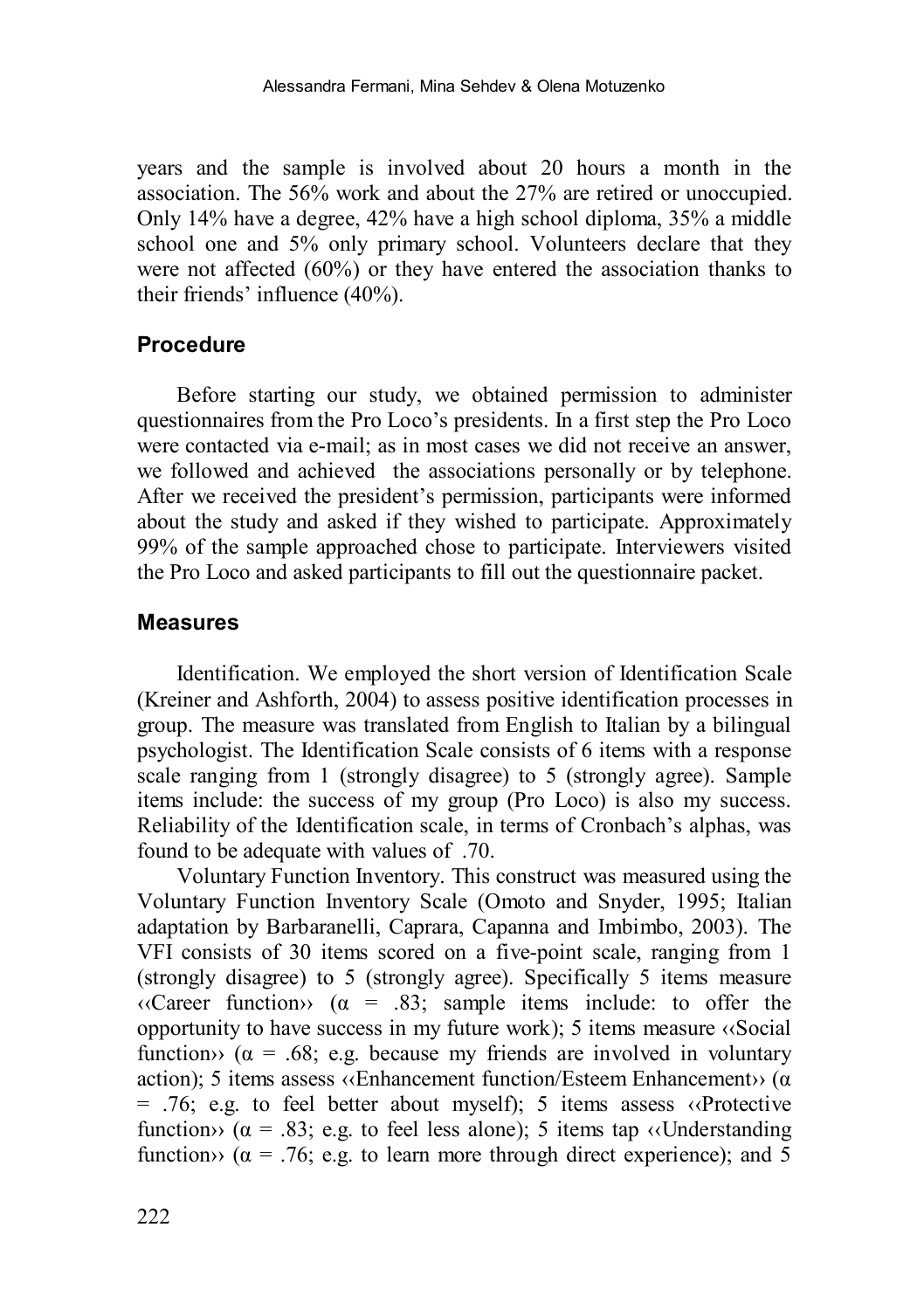items measure  $\langle$  Community function $\rangle$  ( $\alpha$  = .86; e.g. to help members of the my community).

Self- efficacy. The Scala di Efficacia Personale Percepita (Selfefficacy Scale; Barbaranelli and Capanna, 2001) was used to assess the sense of Self-efficacy in participants, as the volunteers feel able to deal problematic events personally and with success, and consists of 19 items, scored on a five point scale: from 1 (not able) to 5 (quite able). A sample item is: I am able to maintain positive morale in the face of difficulties. Cronbach's alphas were 87.

Collective efficacy. Scala di Efficacia Collettiva Percepita (Collective Efficacy Scale; Barbaranelli and Capanna, 2001) was used to assess the sense of collective efficacy about ingroup, as the volunteers consider the organization able to manage stressful events, and consists of 5 items; scored on a five point scale: from 1 (strongly disagree) to 5 (strongly agree). A sample item is: the ingroup is able to stimulate the active participation of all members. Cronbach's alphas were 78.

# **RESULTS**

The first aim of this study was to analyse how the sense of identification was strong in the participants.

**Graphic 1** Mean-levels of identification in middle adolescent (15- 17), young (18-29), adult (30-59) and over 60 males and females



Sex differences within age were inspected with a Multivariate Analysis Of Variance (MANOVA). In these analyses we accounted for age differences, as we examined sex differences within age cohorts (i.e., middle adolescent boys (15-17) versus middle adolescent girls (15-17);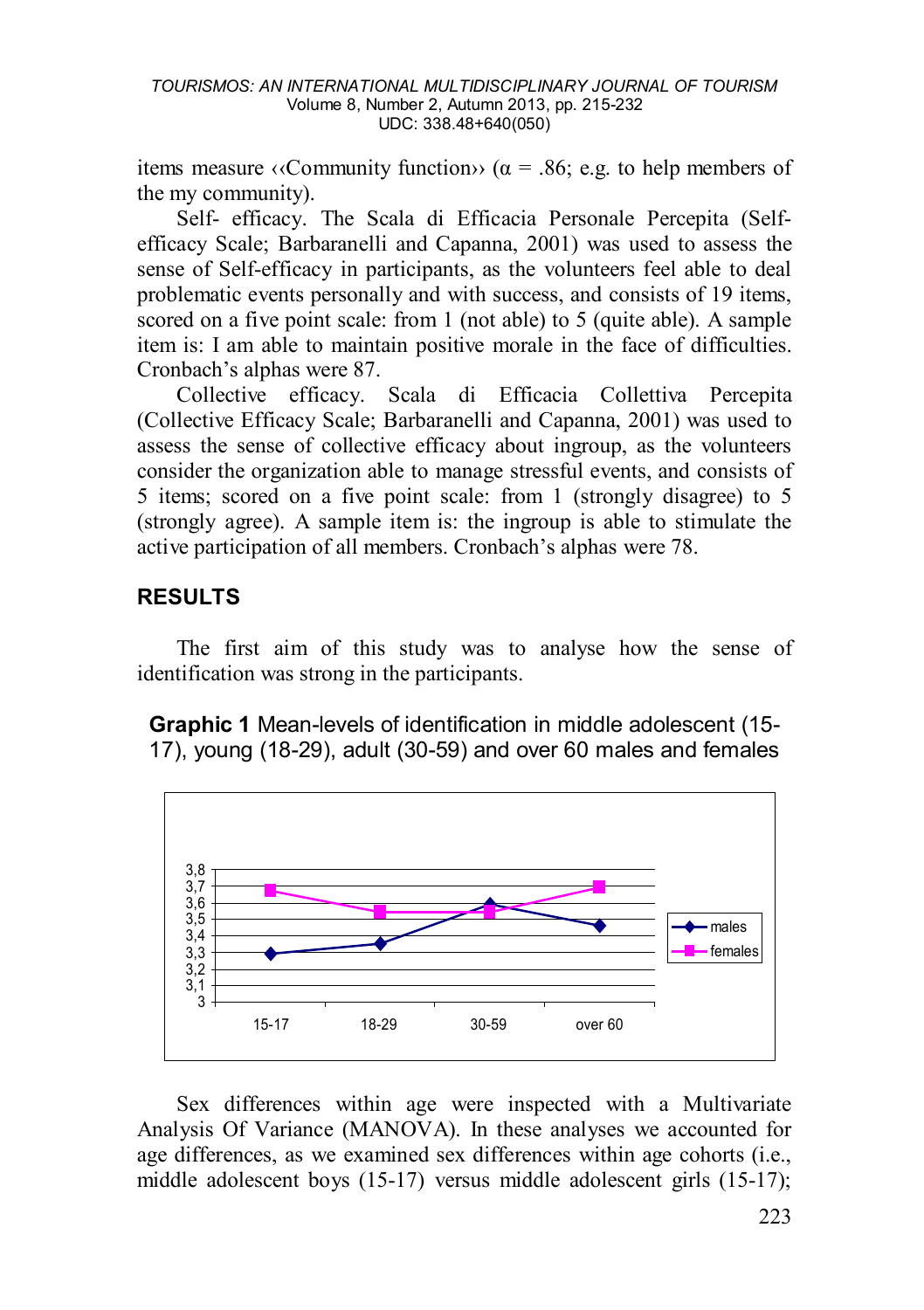over 60 males versus over 60 females etc…). The results of these analyses appear in Graphic 1.

Within the sample, no age and no sex differences were found with regard to Identification (see Graphic 1); however, participants showed a strong identification with the in-group.

We assessed mean-level differences across volunteers motivations of choice to act in Pro Loco by comparing similar sex and age groups across motivations (e.g., middle adolescent boys versus middle adolescent girls etc…) with a MANOVA.

It has to be noted that these comparisons should be interpreted very cautiously, because we did not establish scalar measurement equivalence. Descriptive statistics for these mean-level comparisons are displayed in Table 1.

|                                                           | Age               |                   |                   |            |           |          |
|-----------------------------------------------------------|-------------------|-------------------|-------------------|------------|-----------|----------|
| Functions                                                 | $15 - 17$         | 18-29             | 30-59             | Over 60    | F(3, 222) | $\eta^2$ |
|                                                           | $(n = 9)$         | $(n = 34)$        | $(n = 133)$       | $(n = 46)$ |           |          |
| Career                                                    | $3.04^a$          | 2.87 <sup>a</sup> | 1.93 <sup>b</sup> | $2.01^{b}$ | $6.69***$ | .08      |
| function                                                  | (.79)             | (.68)             | (.82)             | (.88)      |           |          |
| Social                                                    | 3.22              | 2.86              | 2.93              | 3.16       | 2.31      | .03      |
| function                                                  | (.51)             | (.68)             | (.59)             | (.70)      |           |          |
| Enhanc.                                                   | 3.19              | 2.95              | 3.05              | 3.34       | 3.07      | .04      |
| function                                                  | (.38)             | (.61)             | (.59)             | (.74)      |           |          |
| Protect.                                                  | 2.50              | 2.23              | 2.25              | 2.76       | 2.45      | .03      |
| function                                                  | (.71)             | (.89)             | (.89)             | (.91)      |           |          |
| Underst.                                                  | 3.80              | 3.34              | 3.51              | 3.57       | 1.64      | .02      |
| function                                                  | (.32)             | (.70)             | (.58)             | (.65)      |           |          |
| Comm.                                                     | 3.36 <sup>a</sup> | 3.31 <sup>a</sup> | $3.64^{b}$        | $4.08^{b}$ | $7.22***$ | .09      |
| function                                                  | (.89)             | (.85)             | (.74)             | (.77)      |           |          |
| *p<.05. **p<.01. ***p<.001.<br><b>Tukey Test</b><br>Note. |                   |                   |                   |            |           |          |

**Table 1** Mean (Std Deviation) and Volunteers' Motivations

Table 1 suggests that young people (15-17 and 18-29) were more motivated by career function than their adult counterparts (30-59 and over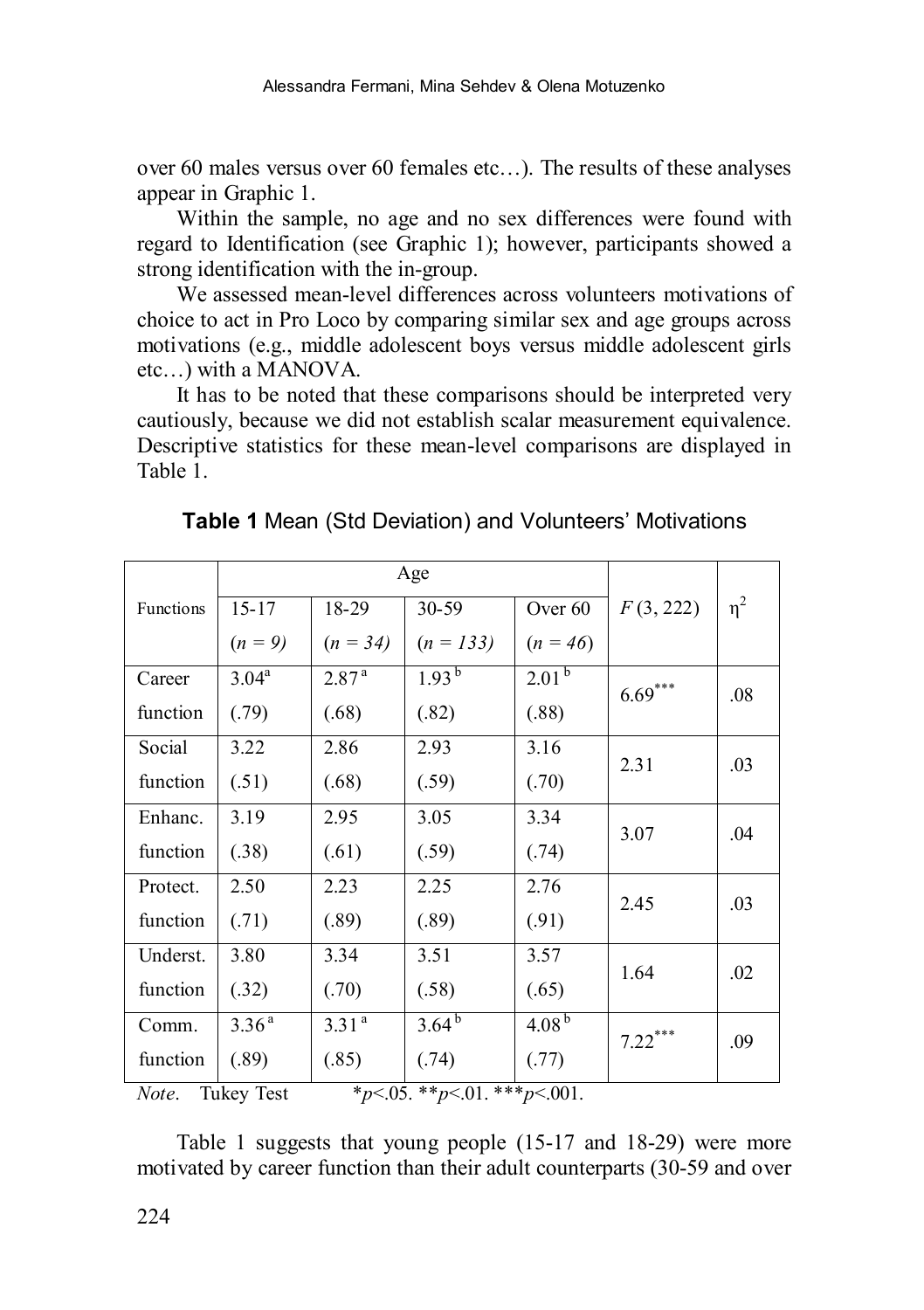60), on the other hand for Community function, adults (30-59 and over 60) exhibited higher mean-levels than young people (15-17 and 18-29).

Relating to gender, the results suggest that female volunteers were more motivated by Enhancement function (mean  $=$  3.28;  $F(1, 222) =$ 4.85,  $p < .05$ ,  $\eta^2$  .02) and Community function (mean = 3.79; *F* (1, 222) = 5.70,  $p < .05$ ,  $n^2 .03$ ) compared to males (mean = 3.11 for Enhancement function and 3.58 for Community function). In general, the means show that the more motivating factors were functions as Understanding function and Community function. We did not find a significant multivariate interaction effect of age by sex.

As a final mean-level analysis, we compared the magnitude of sex differences and age across Self- efficacy and Collective efficacy.

The results about the Self-efficacy analyses appear in Graphic 2.

**Graphic 2** Mean-levels of Self-efficacy in middle adolescent (15- 17), young (18-29), adult (30-59) and over 60 males and females



Within the sample, no age and no sex differences were found with regard to Self-efficacy, however, participants showed higher means levels of Self-efficacy (see Graphic 2 above). We did not find a significant interaction effect of age by sex.

With regard to Collective efficacy analyses appear in Graphic 3.

Specifically, univariate test (ANOVA) indicated that when age increased also the Collective efficacy increased (see graphic 3;  $F(3, 222)$ )  $= 3.57$ ,  $p < .01$ ,  $n^2$  .05). These analyses also showed no significant differences neither sex nor interactions.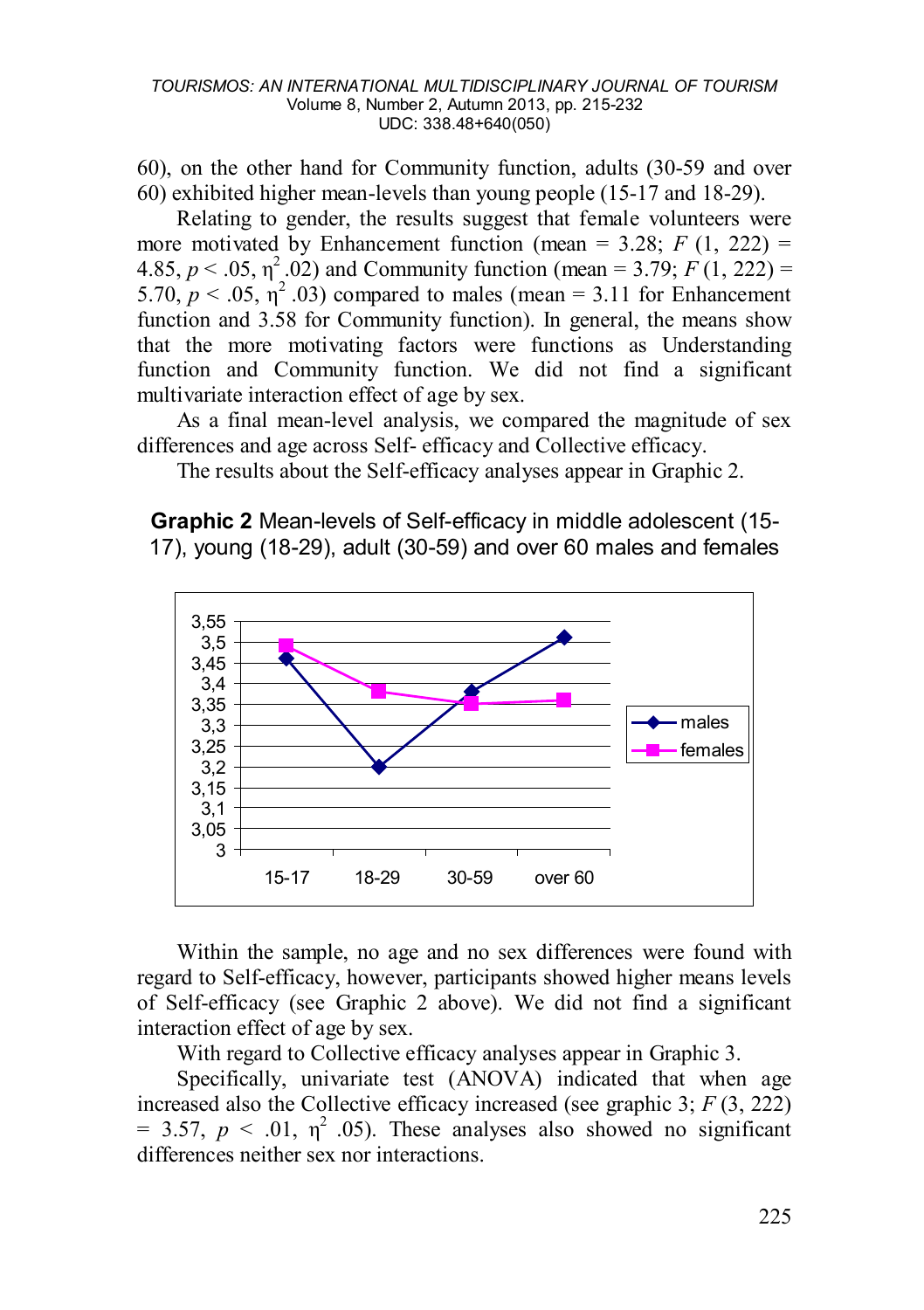At a glance, volunteers showed good levels of self-efficacy and collective efficacy. With increasing age, the self-efficacy increases while the collective efficacy decreases.

#### **Graphic 3** Mean-levels of Collective efficacy in middle adolescent (15-17), young (18-29), adult (30-59) and over 60 males and females



On the other hand, about the time spent in association, results showed that volunteers who were involved for longer perceived greater sense of Self-efficacy (after 1-2 years of involvement increases the average perceived Self-efficacy: mean= 2.60 and 2.72 respectively for 1-6 months and 7-12 months; statistically different means to the Post Hoc Test =  $3.43$ , 3.52 and 3.61 respectively for 1-2 years, 2-5 years and over 6 years). We did not find the same results for Collective-efficacy or Identification).

A further aim of the present study was to examine the associations between volunteer functions (see Table 2 below) and relevant correlates (i.e., Identification, Self-efficacy and Collective efficacy) and the associations in linear regressions between Identification or Collective efficacy and Self-efficacy (see table 3 below).

Results reported in Table 2 indicated that Social function was positively associated with Collective efficacy; Understanding function and Community function were positively associated with perceived Identification, Self-efficacy and Collective efficacy.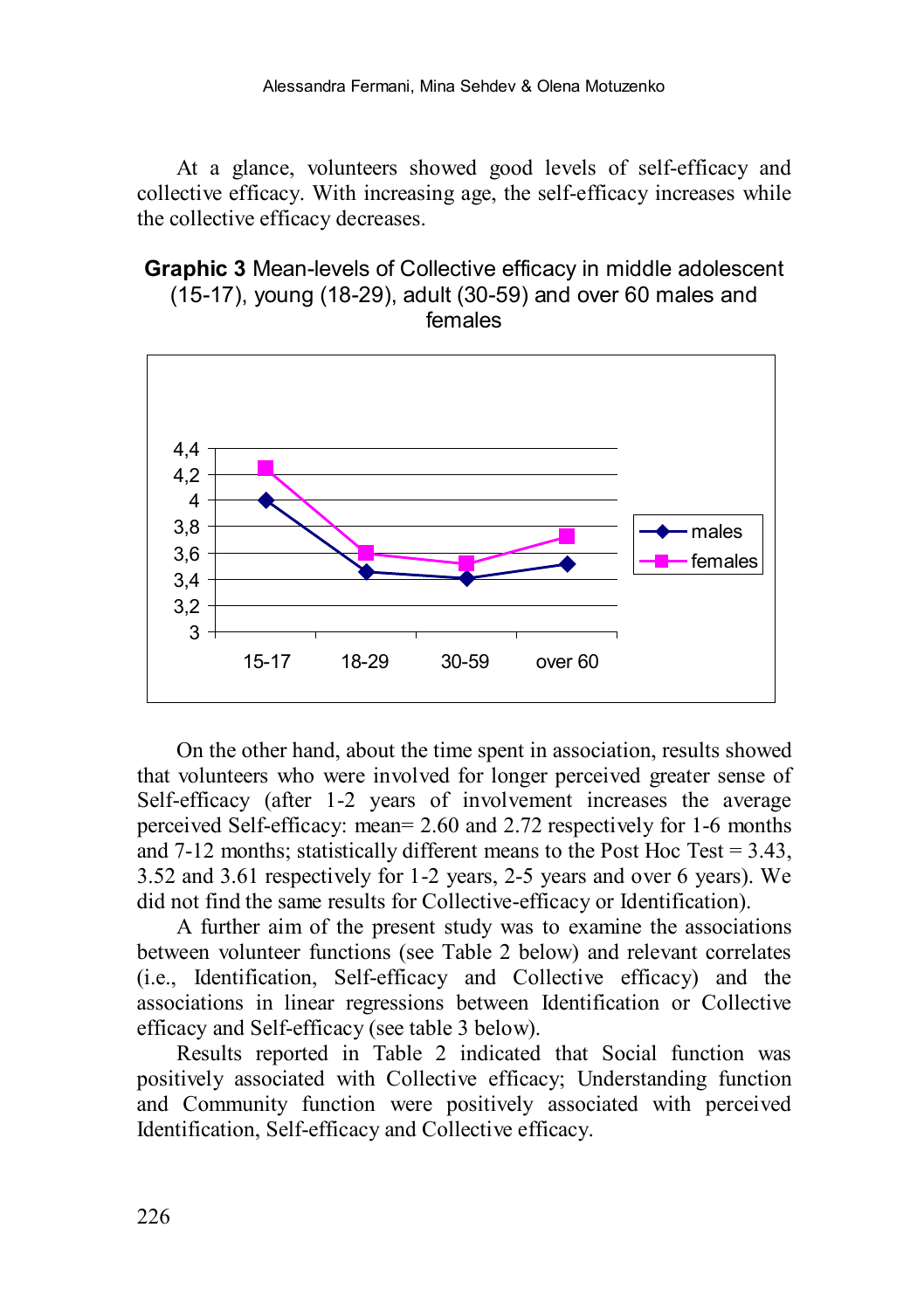#### *TOURISMOS: AN INTERNATIONAL MULTIDISCIPLINARY JOURNAL OF TOURISM* Volume 8, Number 2, Autumn 2013, pp. 215-232 UDC: 338.48+640(050)

|                        |                       |               | Collective |  |
|------------------------|-----------------------|---------------|------------|--|
|                        | <b>Identification</b> | Self-efficacy |            |  |
| <b>Functions</b>       |                       |               | efficacy   |  |
| Career function        | .10                   | .08           | .13        |  |
| Social function        | $-06$                 | .05           | $.18*$     |  |
| Enhancement function   | .15<br>.11            |               | .12        |  |
| Protective function    | $-01$                 | .12           | $-0.5$     |  |
| Understanding function | $.22***$              | $.18***$      | $.19*$     |  |
| Community function     | $.20***$              | $22^*$        | $.13*$     |  |
| $R^2$                  | $23***$               | $.31***$      | $29***$    |  |

**Table 2** Standardized Betas and Proportion Explained Variance for the Regression Analyses of Identification, Self-efficacy and Collective efficacy on volunteer functions as predictors

Furthermore, regression showed positive associations between Selfefficacy on Identification and Collective efficacy as predictors (see table 3 below).

**Table 3** Standardized Betas and Proportion Explained Variance for the Regression Analyses of Self efficacy on Identification and Collective efficacy as predictors

| <b>Functions</b>    | Self-efficacy  |  |  |
|---------------------|----------------|--|--|
|                     |                |  |  |
| Identification      | .28            |  |  |
| Collective efficacy | $35^{\degree}$ |  |  |
| $\mathbb{R}^2$      |                |  |  |

Note. \*  $p \le 0.05$ . \* \*  $p \le 0.01$ . \* \* \*  $p \le 0.001$ .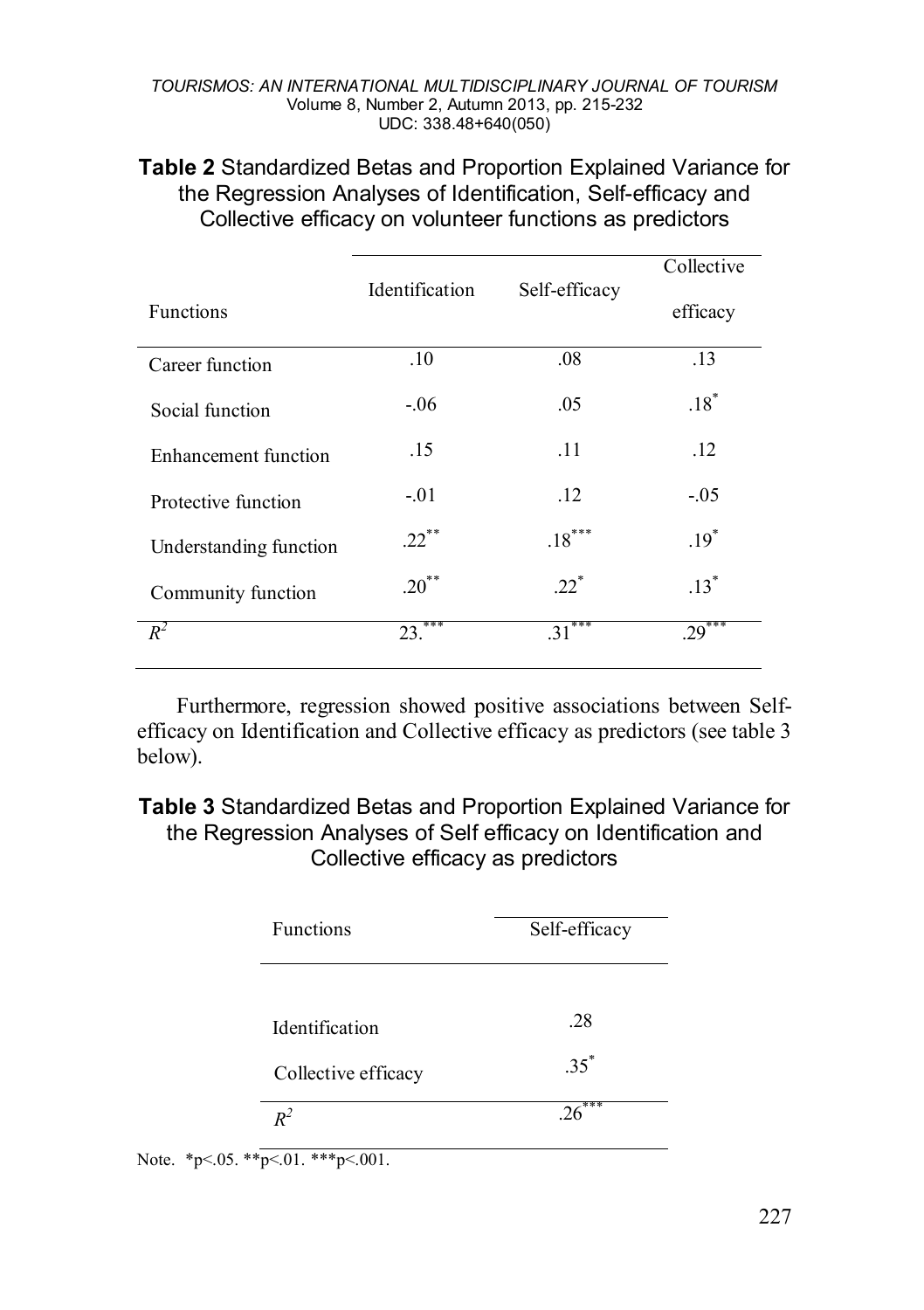#### **DISCUSSION AND CONCLUSION**

According to Omoto and Snyder (1995), the study of helping has long been a mainstay of theoretical and empirical inquiry in the social and behavioural sciences. The conceptual framework of the volunteer process that has guided our investigations is informed by psychological theory and research, identifying relevant constructs at each stage of the volunteer process, and that grounds these constructs in different theoretical and empirical contexts in personality and social psychology. However, even though the role of volunteer process and of group memberships has been studied, the relations among forms of pro-social behaviour, identification, motivations, Self-efficacy and Collective efficacy in particularly tourism group membership have been relatively neglected. In Italy researches concerning the phenomenon of the Pro Loco are very rare, especially in the context of social psychology. However, in particular through the organization of events, festivals and researches of local history, the Pro loco play a key role in promoting local tourism and developing community awareness about the importance of maintaining cultures, traditions and relationships. Jepson, Wiltshire and Clarke (2008) say that festivals achieve a sense of community and well-being by renewing the life stream of a community is only possible if the life stream is inclusive of local communities' cultures, fed by the internal tributaries and which are recognisable to those communities when they are re-presented in the festival itself.

In our research we tested that within the sample, no age and no sex differences were found with regard to ingroup identification, but participants showed a strong identification with the ingroup. In agreement with the authors cited above, the perception of the identification is critical to the success of the personal and collective goals.

About the volunteers' motivations, Pro Loco's females were more motivated by Enhancement function and Community function compared to males. In Penner's and Finkelstein's study (1998) small but consistent gender effects were found. Men and women did not differ in how much they worked for an organization, but they did appear to differ somewhat in the reason why they engaged in such efforts. The highly active and involved female volunteers scored lower than the highly active and involved males on the measures of altruistic motives and on the Other-Oriented Empathy. In other words, the impact of altruistic motives and other-oriented dispositions on volunteer activities was confined primarily to the male volunteers. For Penner and Finkelstein these gender effects are probably unique to being an AIDS volunteer; recall that almost 90%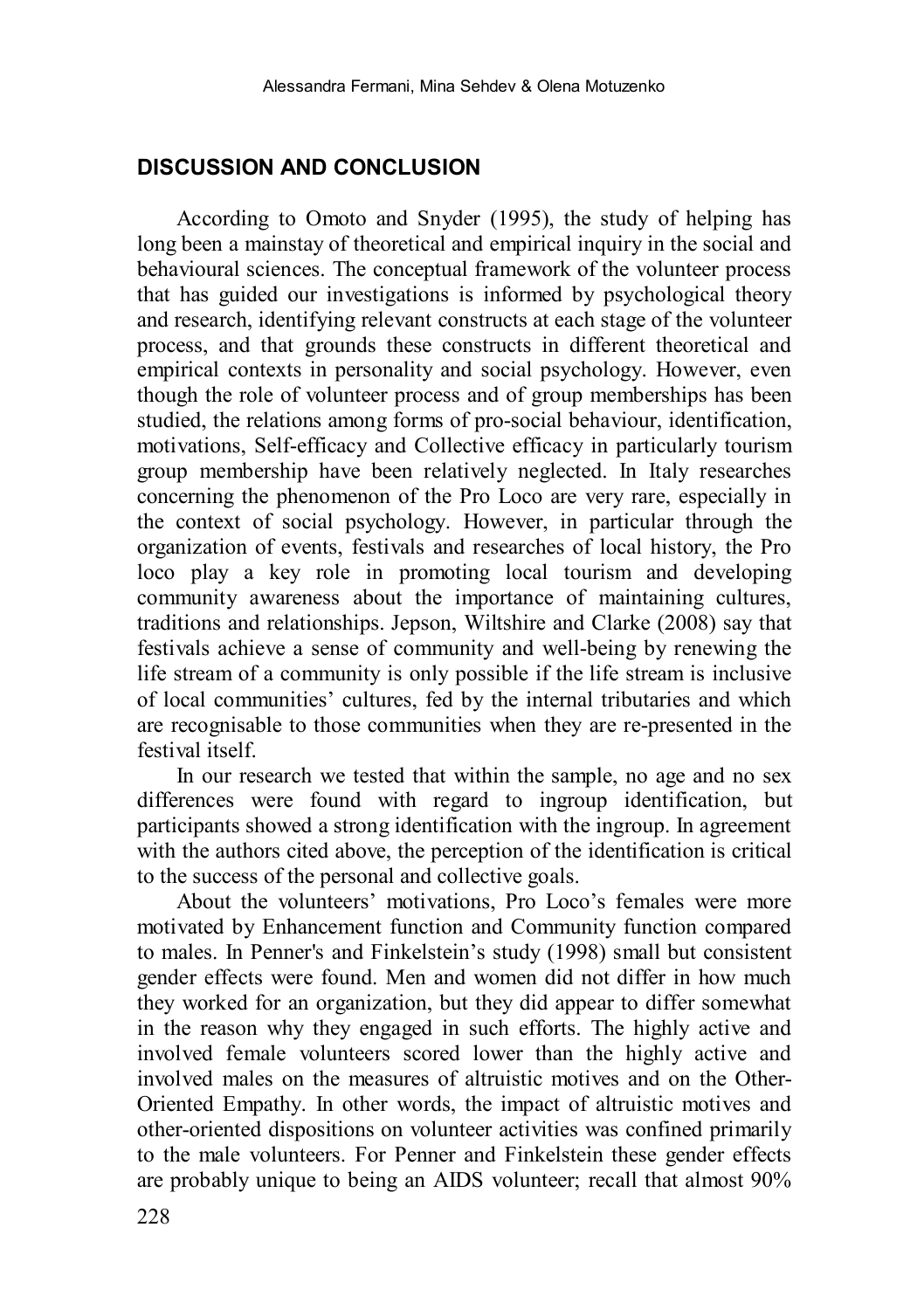of the male volunteers were homosexual. As such, it may have been easier for some of them to identify and empathize with the primary beneficiaries of this service organization. We believe these gender effects are determined by the type of organization in which you are involved.

On the other hand young people were more motivated by career function than their adult counterparts, while for Community function, adult exhibited higher mean-levels than young people. We think that these results are explained in the Pro Loco because you can meet many influential people (entrepreneurs, administrators, etc...) and these associations are often a way to enter politics. In general, the means show that factors more motivating were functions as Understanding function, good reason to know your territory, and other oriented function as Community.

In every healthy organization management has the responsibility to create, develop and maintain a positive environment in which individual employees are able to motivate themselves (Zopiatis and Constanti, 2007). Volunteers showed good levels of Self-efficacy and Collective efficacy. With increasing age, the Self-efficacy increases while the collective efficacy decreases. About the time spent in association, results showed that volunteers who were involved for longer perceived greater sense of Self-efficacy. We do not found the same results for Collective efficacy or Identification. With the passage of time, the volunteers showed a bit of fatigue, as if the individual loses the perception of Collective efficacy or of Identification and thought of having to achieve the aims alone. In a little qualitative study (Fermani and Castellano, 2013) with Pro Loco stakeholders, the volunteers more involved in the leadership functions said to be very tired from continual fighting with other partner or member of a council.

On the other hand, Social function was positively associated with Collective efficacy; Understanding function and Community function were positively associated with perceived Identification, Self-efficacy and Collective efficacy. Furthermore, regression showed positive associations between Self-efficacy on Identification and Collective efficacy as predictors.

This is a critical point because, although people are identified in the group, driven by motives other-oriented and love for the land, with a good sense of self-efficacy and collective efficacy, volunteers do not negotiate the conflict. Due to the low cultural background and to jealousies, in volunteering there are no team work or network with other associations (e.g. often within a few kilometres, on the same day, are more festivals organized simultaneously).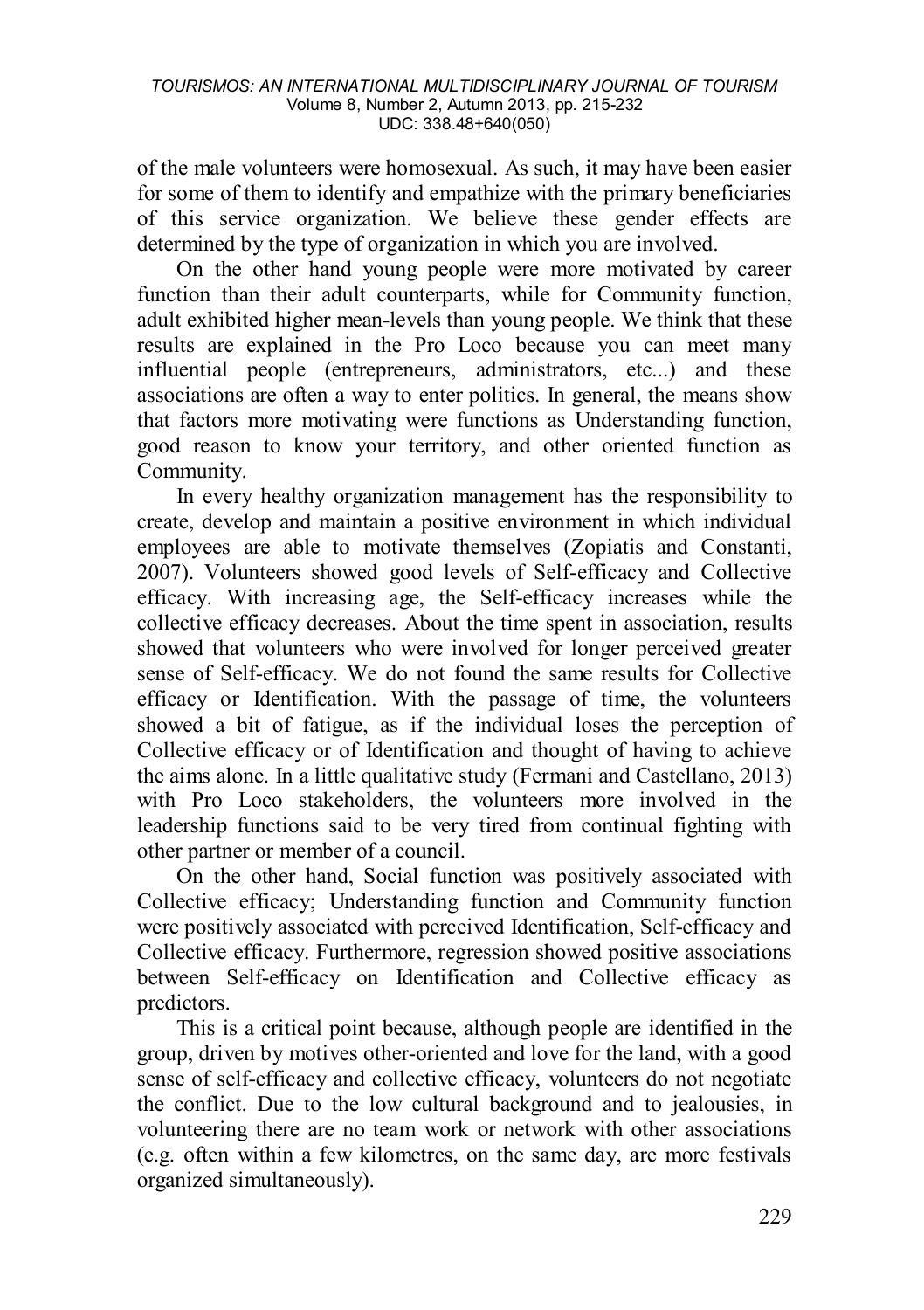As shown in our study, the low generational change is another problem. Although the Civil Service is looking to fill this gap, the Pro Loco associations are still for old people with good will, but little preparation. For example, some Pro Loco do not reply to e-mails because the volunteers do not know the use of Internet, have not scientific knowledge about their city and their knowledge of the language is limited. Just think that the national UNPLI website [\(www.unpliproloco.it\)](http://www.unpliproloco.it/) has not an English version. Technological innovation is considered as a major force in tourism industry (Korres, 2008; Chan, 2012).

We believe that showing the commitment of the Pro Loco, since primary school, can bring great improvements to both these associations and in general for tourism.

The present study has several limitations and a first limitation concerns the fact that we only collected quantitative data. Future investigations could integrate the present findings with qualitative data to provide a more comprehensive account of the volunteers' views.

Our findings have potential implications for new leaders interested in fostering civil society and in more fully engaging people in volunteer process. For instance, learning programs and best communication may not only encourage greater community engagement and awareness but also may have the added benefit of increasing student involvement in volunteer activities (Nassar and Talaat, 2009). In short, these activities may serve triple duty in helping the community in which they are hosted, in promoting development and growth among participants, and in offering a pathway to broad civic engagement that does not depend on traditional civic education, knowledge of personality types, or a motivational intervention. Students may not start out civically minded, but nonetheless end up with greater political awareness and a propensity for civic engagement by virtue of their involvement in service activities.

In conclusion, and on the basis of results of the present research, we wish to emphasize and encourage further theoretical and empirical integration of research on characteristics of personality (Yildiz, Üngüren and Polat, 2009) and research on intergroup processes, especially in attempting to explain helping behaviour in specific context as tourism.

# **ACKNOWLEDGMENTS**

The authors would like to thank, UNPLI and Sabrina Castellano for their support to this research, as well as participants for sharing their time and thoughts.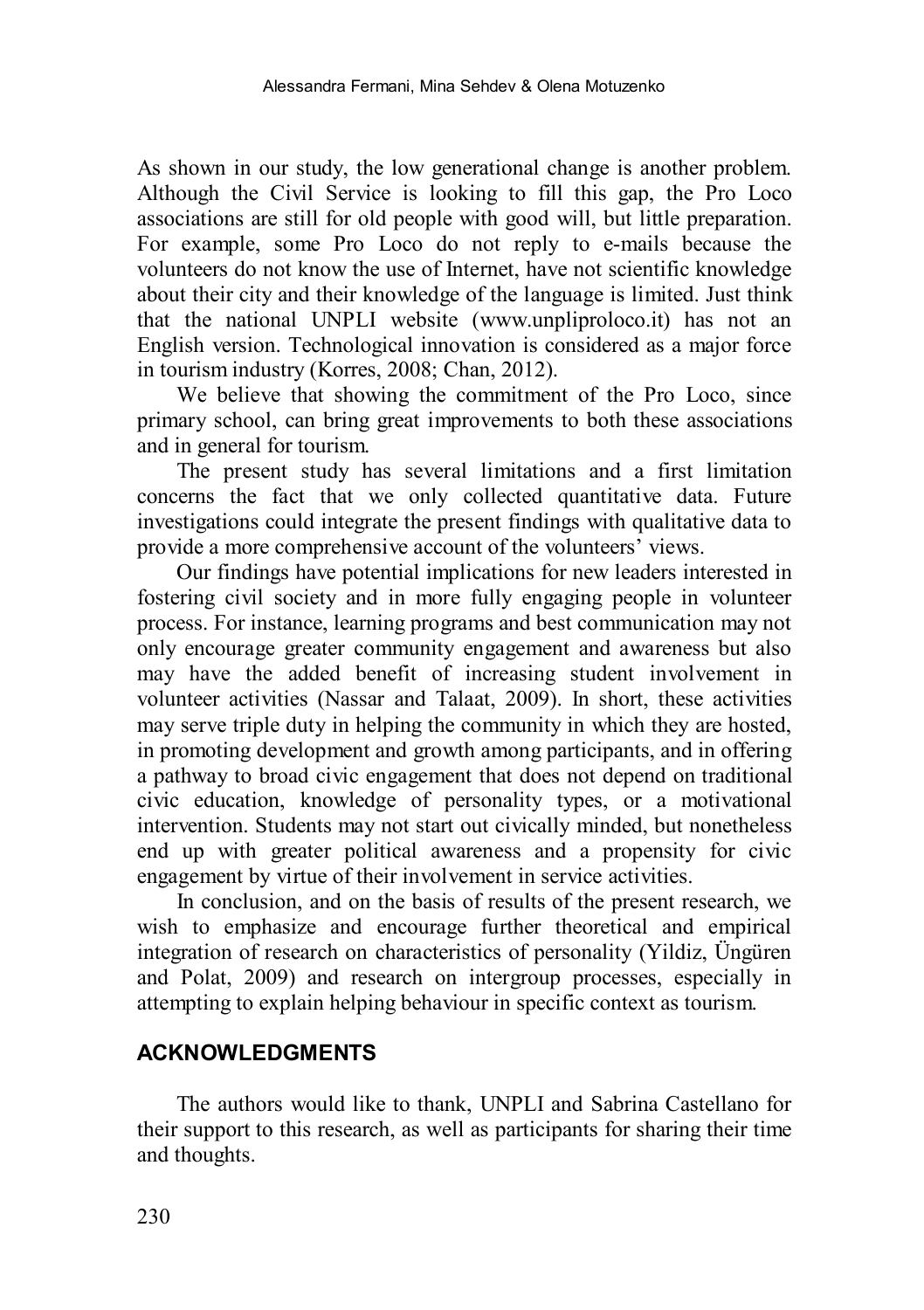#### **REFERENCES**

- Barbaranelli, C. & Capanna, C. (2001). Efficacia personale e collettiva delle associazioni di volontariato socio-assistenziale*.* In G.V. Caprara (Eds.) *La valutazione dell'autoefficacia. Costrutti e strumenti* (pp. 147-156), Trento: Centro studi Erickson.
- Barbaranelli, C., Caprara, G.V., Capanna, C. & Imbimbo, A. (2003). Le ragioni del volontariato: un contributo empirico. *Giornale Italiano di Psicologia*, Vol. 30, No.2, pp.369-384.
- Callero, P.L., Howard, J.A. & Piliavin, J.A. (1987). Helping behavior as a role behavior: Disclosing social structure and history on the analysis of prosocial action. *Social Psychology Quarterly*, No.50, pp.247-256.
- Chan, J.K.L. (2012). The key determinants of and barriers to internet adoption in small and medium-sized hotels. *Tourismos*, Vol. 6, No.2, pp.55-73.
- Clary, E.G. & Snyder, M. (1991). A functional analysis of altruism and prosocial behavior: The case of volunteerism. In M. Clark (Eds.) *Prosocial behavior. Review of personality and social psychology* (pp. 119-148), Newbury Park, CA: Sage.
- Fermani, A. & Castellano, S. (2013). *La promozione turistica del territorio: uno studio con i volontari delle pro loco marchigiane*. Macerata: EUM. *In press.*
- [Jepson, A.,](http://researchprofiles.herts.ac.uk/portal/en/persons/allan-jepson(4a287545-f57d-4dbd-9169-847a210da9ca).html) Wiltshire, P. & Clarke, A. (2008). [Community Festivals: Involvement](http://researchprofiles.herts.ac.uk/portal/en/publications/community-festivals(12519c47-998f-40eb-b5b7-b730b77857f2).html)  [and Inclusion.](http://researchprofiles.herts.ac.uk/portal/en/publications/community-festivals(12519c47-998f-40eb-b5b7-b730b77857f2).html) *Paper presented at the Council for Hospitality Management Education: Int. Research Conf.* Glasgow, United Kingdom: 14-16 May 2004.
- Korres, G.M. (2008). The role of innovation activities in tourism and regional growth in Europe. *Tourismos*. Vol. 3, No.1, pp.135-152.
- Kreiner, G.E. & Ashforth, B.E. (2004). Evidence toward an expanded model of organizational identification. *Journal of Organizational Behavior*. No.25, pp.1–27.
- Yıldız, S., Üngüren, E. & Polat, C. (2009). The relationship between personality, gender and hotel departments: application of 16 personality factor questionnaire in the Alanya region in Turkey. *Tourismos.* Vol. 4, No.1, pp.29-43.
- Marzana, D. (2011). *Volontari si diventa: conoscere e promuovere l'impegno nel volontariato e nella politica dei giovani italiani*. Milano, Vita e Pensiero.
- Mathou, C. (2010). Volunteering in the European Union, 17 February 2010. http://ec.europa.eu/citizenship/pdf/doc1018 en.pdf. Accessed the 16 th of May 2013, at 8:00.
- Nardocci, C. (2007). *Romantici Guerrieri*. Roma: Le guide dell'Arcobaleno.
- Nassar, N.O. & Talaat, N.M. (2009). Motivations of Young volunteers in special events. *Tourismos*, Vol. 4, No.1, pp.145-152.
- Omoto, A.M. & Snyder, M. (1995). Sustained helping without obligation: Motivation, longevity of service, and perceived attitude change among